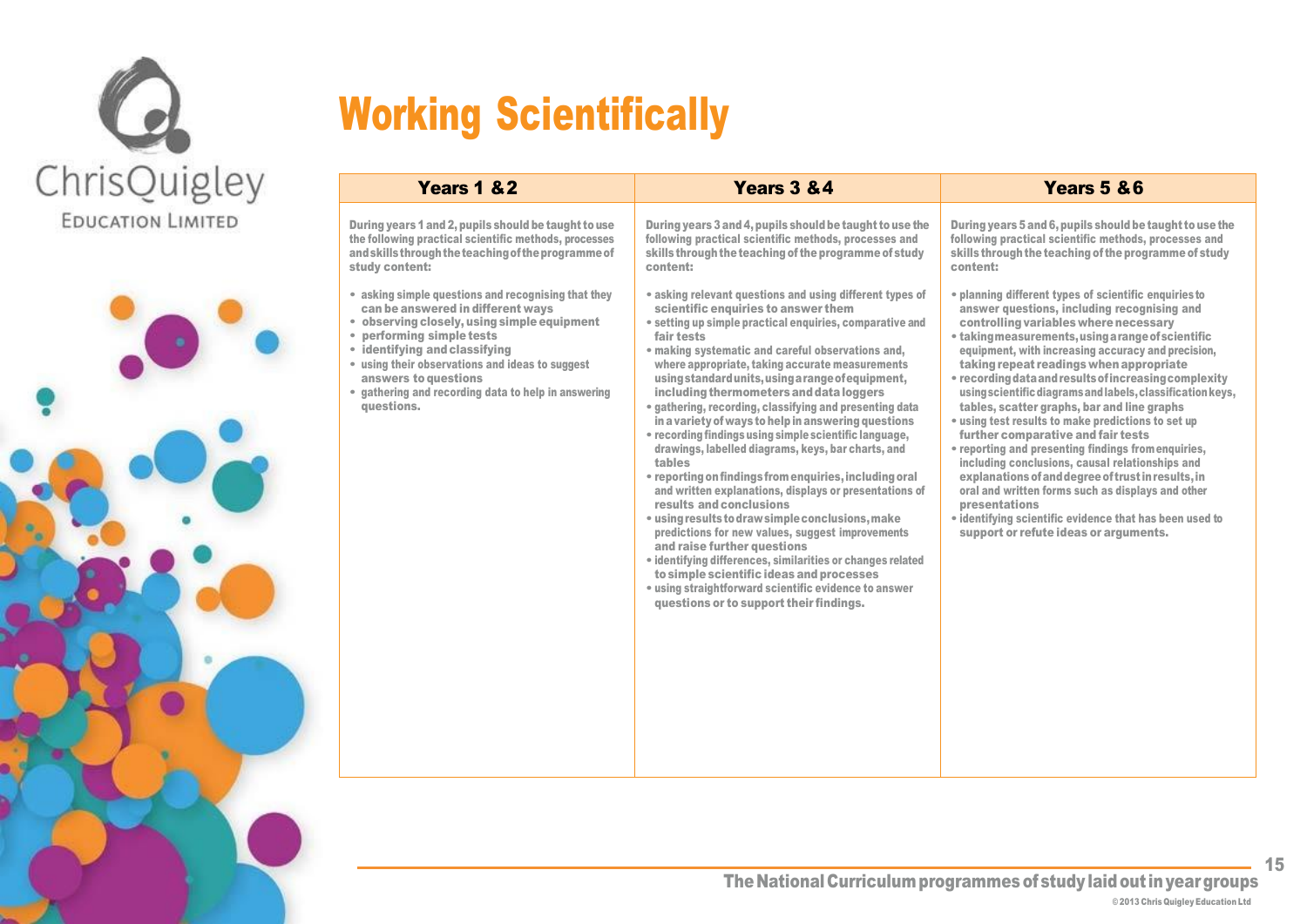

# Year<sup>1</sup>

| <b>Plants</b>                                                                                                                                                                                                                     | <b>Animals, including</b><br>humans                                                                                                                                                                                                                                                                                                                                                                                                                                                                                              | <b>Everyday materials</b>                                                                                                                                                                                                                                                                                                                                                                                                          | <b>Seasonal changes</b>                                                                                                                        |
|-----------------------------------------------------------------------------------------------------------------------------------------------------------------------------------------------------------------------------------|----------------------------------------------------------------------------------------------------------------------------------------------------------------------------------------------------------------------------------------------------------------------------------------------------------------------------------------------------------------------------------------------------------------------------------------------------------------------------------------------------------------------------------|------------------------------------------------------------------------------------------------------------------------------------------------------------------------------------------------------------------------------------------------------------------------------------------------------------------------------------------------------------------------------------------------------------------------------------|------------------------------------------------------------------------------------------------------------------------------------------------|
| • identify and name a variety<br>of common wild and garden<br>plants, including deciduous<br>and evergreentrees<br>• identify and describe the<br>basic structure of a variety<br>of common flowering<br>plants, including trees. | • identify and name a variety<br>of common animals<br>including fish, amphibians,<br>reptiles, birds and mammals<br>• identify and name a variety<br>of common animals that are<br>carnivores, herbivores and<br>omnivores<br>• describe and compare<br>the structure of a variety<br>of common animals (fish,<br>amphibians, reptiles, birds<br>and mammals, including<br>pets)<br>• identify, name, draw and<br>label the basic parts of the<br>human body and say which<br>part of the body is<br>associated with each sense. | • distinguish between an<br>object and the material<br><b>from which it is made</b><br>• identify and name a variety<br>of everyday materials,<br>including wood, plastic,<br>glass, metal, water, and<br>rock<br>• describe the simple physical<br>properties of a variety of<br>everyday materials<br>• compare and group<br>together a variety of<br>everyday materials on the<br>basis of their simple<br>physical properties. | • observe changes across the<br>four seasons<br>• observe and describe<br>weather associated with<br>the seasons and how day<br>length varies. |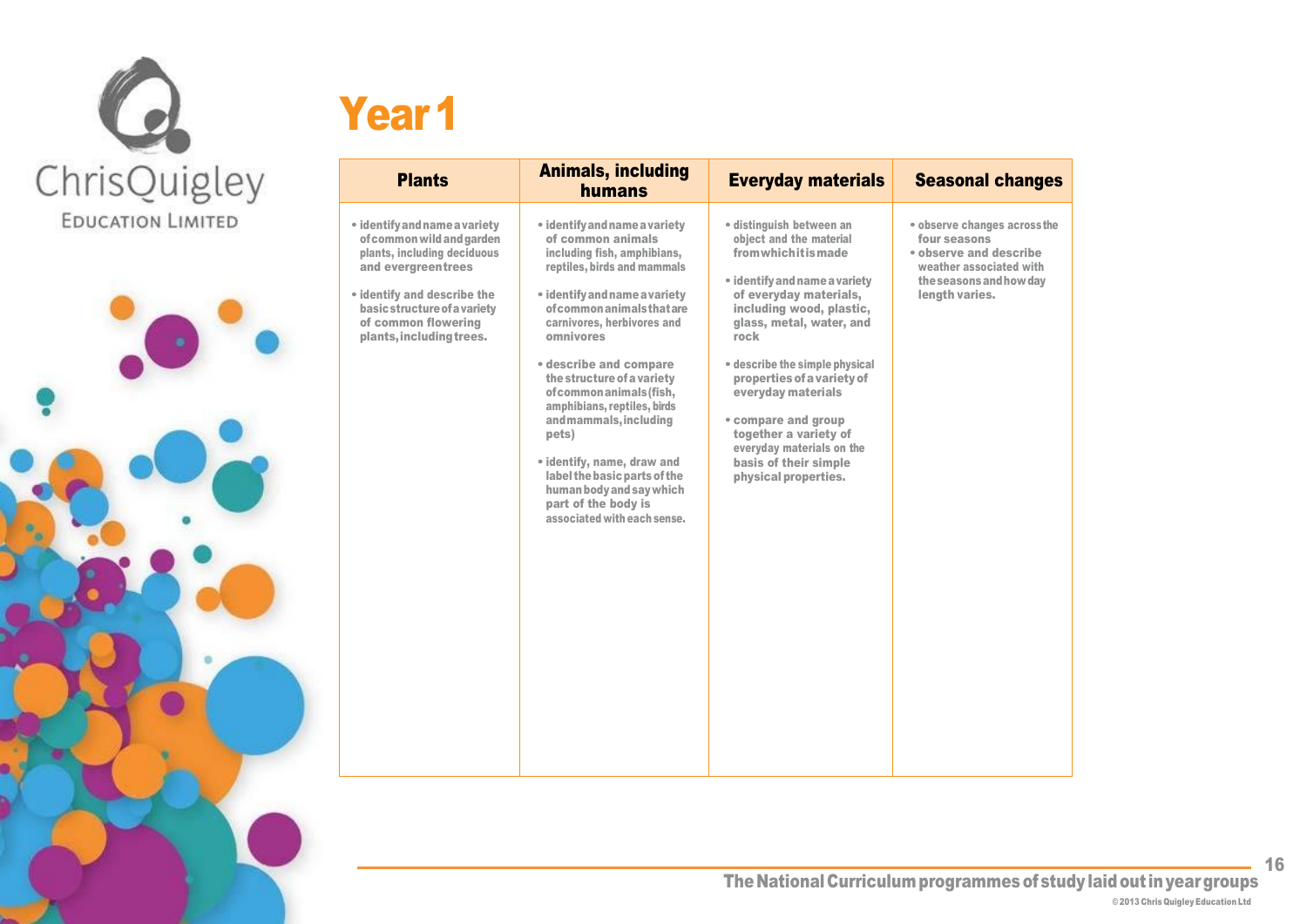

## Year<sub>2</sub>

| <b>Plants</b>                                                                                                                                                                                  | <b>Animals, including</b>                                                                                                                                                                                                                                                                                                                                | <b>Uses of everyday</b>                                                                                                                                                                                                                                                                                                                       | <b>Living things and their</b>                                                                                                                                                                                                                                                                                                                                                                                                                                                                                                                                                                                                                                                    |
|------------------------------------------------------------------------------------------------------------------------------------------------------------------------------------------------|----------------------------------------------------------------------------------------------------------------------------------------------------------------------------------------------------------------------------------------------------------------------------------------------------------------------------------------------------------|-----------------------------------------------------------------------------------------------------------------------------------------------------------------------------------------------------------------------------------------------------------------------------------------------------------------------------------------------|-----------------------------------------------------------------------------------------------------------------------------------------------------------------------------------------------------------------------------------------------------------------------------------------------------------------------------------------------------------------------------------------------------------------------------------------------------------------------------------------------------------------------------------------------------------------------------------------------------------------------------------------------------------------------------------|
|                                                                                                                                                                                                | humans                                                                                                                                                                                                                                                                                                                                                   | materials                                                                                                                                                                                                                                                                                                                                     | habitats                                                                                                                                                                                                                                                                                                                                                                                                                                                                                                                                                                                                                                                                          |
| · observe and describe how<br>seeds and bulbs grow into<br>mature plants<br>. find out and describe how<br>plants need water, light<br>and a suitable temperature<br>to grow and stay healthy. | • notice that animals,<br>including humans, have<br>offspring which grow into<br>adults<br>• find out about and describe<br>the basic needs of animals,<br>including humans, for<br>survival (water, food and<br>air)<br>• describe the importance<br>for humans of exercise,<br>eating the right amounts of<br>different types of food, and<br>hygiene. | • identify and compare the<br>suitability of a variety of<br>everyday materials,<br>including wood, metal,<br>plastic, glass, brick, rock,<br>paper and cardboard for<br>particular uses<br>• find out how the shapes<br>of solid objects made<br>from some materials can<br>be changed by squashing,<br>bending, twisting and<br>stretching. | • explore and compare the<br>differences between things<br>that are living, dead, and<br>things that have never been<br>alive<br>• identify that most living<br>things live in habitats to<br>which they are suited<br>and describe how different<br>habitats provide for the<br>basic needs of different<br>kinds of animals and plants,<br>and how they depend on<br>each other<br>· identify and name a variety<br>of plants and animals in<br>their habitats, including<br>microhabitats<br>• describe how animals<br>obtain their food from<br>plants and other animals,<br>using the idea of a simple<br>food chain, and identify<br>and name different sources<br>of food. |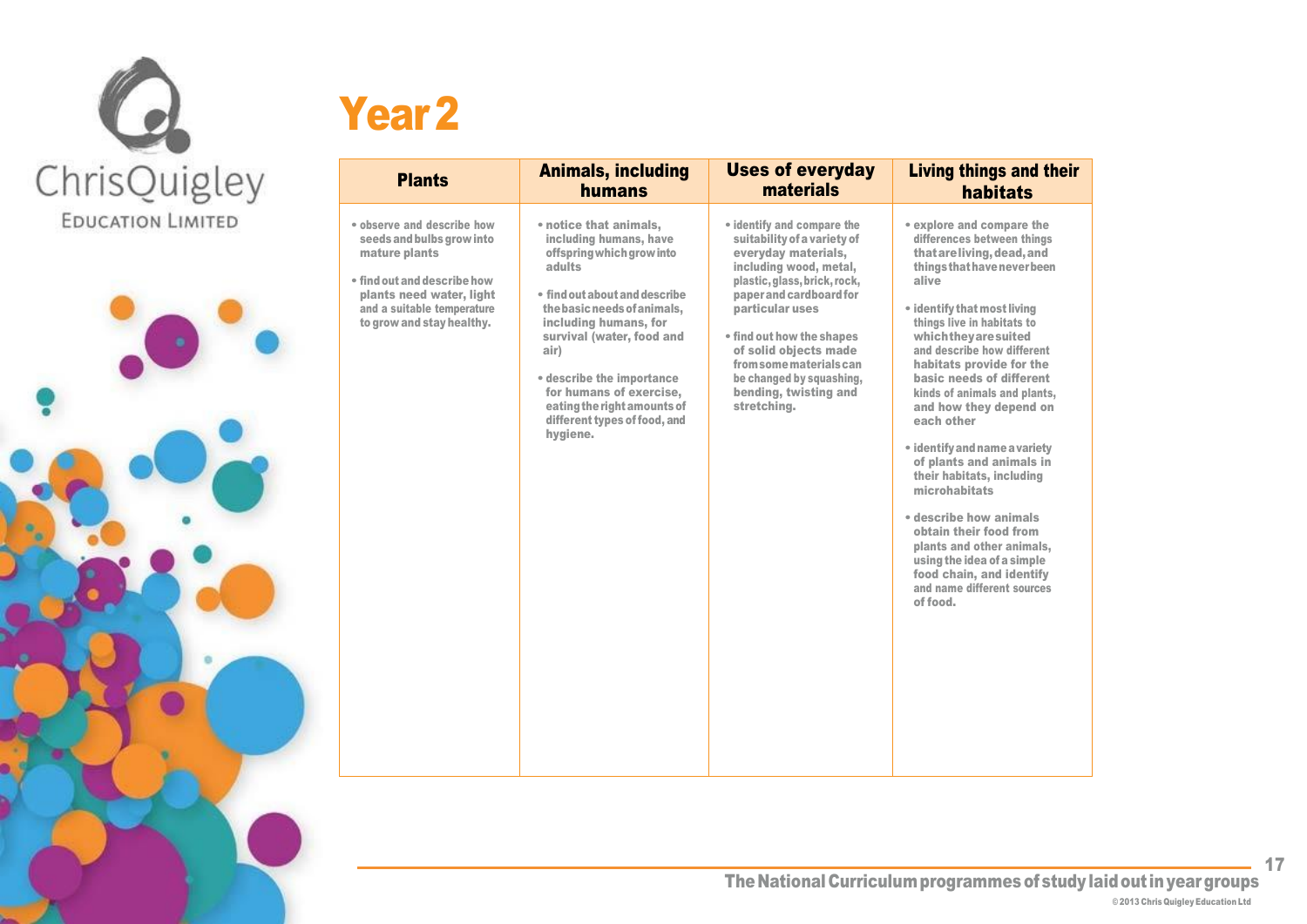



### Year<sub>3</sub>

| <b>Plants</b>                                                                                                                                                                                                                                                                                                                                                                                                                                                                                                                             | <b>Animals, including</b><br>humans                                                                                                                                                                                                                                                                                      | <b>Rocks</b>                                                                                                                                                                                                                                                                                                                | <b>Light</b>                                                                                                                                                                                                                                                                                                                                                                                                                                                    | <b>Forces and magnets</b>                                                                                                                                                                                                                                                                                                                                                                                                                                                                                                                                                                                                 |
|-------------------------------------------------------------------------------------------------------------------------------------------------------------------------------------------------------------------------------------------------------------------------------------------------------------------------------------------------------------------------------------------------------------------------------------------------------------------------------------------------------------------------------------------|--------------------------------------------------------------------------------------------------------------------------------------------------------------------------------------------------------------------------------------------------------------------------------------------------------------------------|-----------------------------------------------------------------------------------------------------------------------------------------------------------------------------------------------------------------------------------------------------------------------------------------------------------------------------|-----------------------------------------------------------------------------------------------------------------------------------------------------------------------------------------------------------------------------------------------------------------------------------------------------------------------------------------------------------------------------------------------------------------------------------------------------------------|---------------------------------------------------------------------------------------------------------------------------------------------------------------------------------------------------------------------------------------------------------------------------------------------------------------------------------------------------------------------------------------------------------------------------------------------------------------------------------------------------------------------------------------------------------------------------------------------------------------------------|
| • identify and describe the<br>functions of different parts<br>of flowering plants: roots,<br>stem/trunk, leaves and<br>flowers<br>explore the requirements<br>of plants for life and growth<br>(air, light, water, nutrients<br>from soil, and room to<br>grow) and how they vary<br>fromplant to plant<br>• investigate the way in<br>which water is transported<br>within plants<br>explore the part that<br>flowers play in the life cycle<br>of flowering plants,<br>including pollination, seed<br>formation and seed<br>dispersal. | • identify that animals,<br>including humans, need<br>the right types and amount<br>of nutrition, and that they<br>cannot make their own<br>food; they get nutrition<br>from what they eat<br>• identify that humans and<br>some other animals have<br>skeletons and muscles<br>for support, protection and<br>movement. | • compare and group<br>together different kinds<br>of rocks on the basis of<br>their appearance and simple<br>physical properties<br>• describe in simple terms<br>how fossils are formed<br>when things that have lived<br>are trapped within rock<br>• recognise that soils are<br>made from rocks and<br>organic matter. | • recognise that they need<br>light in order to see things<br>and that dark is the absence<br>of light<br>• notice that light is reflected<br>from surfaces<br>• recognise that light from<br>the sun can be dangerous<br>and that there are ways to<br>protect their eyes<br>• recognise that shadows are<br>formed when the light from<br>a light source is blocked by<br>a solid object<br>• find patterns in the way<br>that the size of shadows<br>change. | • compare how things move<br>on different surfaces<br>• notice that some forces<br>need contact between two<br>objects, but magnetic<br>forces can act at a distance<br>• observe how magnets<br>attract or repel each other<br>and attract some materials<br>and not others<br>• compare and group<br>together a variety of<br>everyday materials on<br>the basis of whether they<br>are attracted to a magnet,<br>and identify some magnetic<br>materials<br>• describe magnets as having<br>two poles<br>• predict whether two<br>magnets will attract or<br>repel each other, depending<br>on which poles are facing. |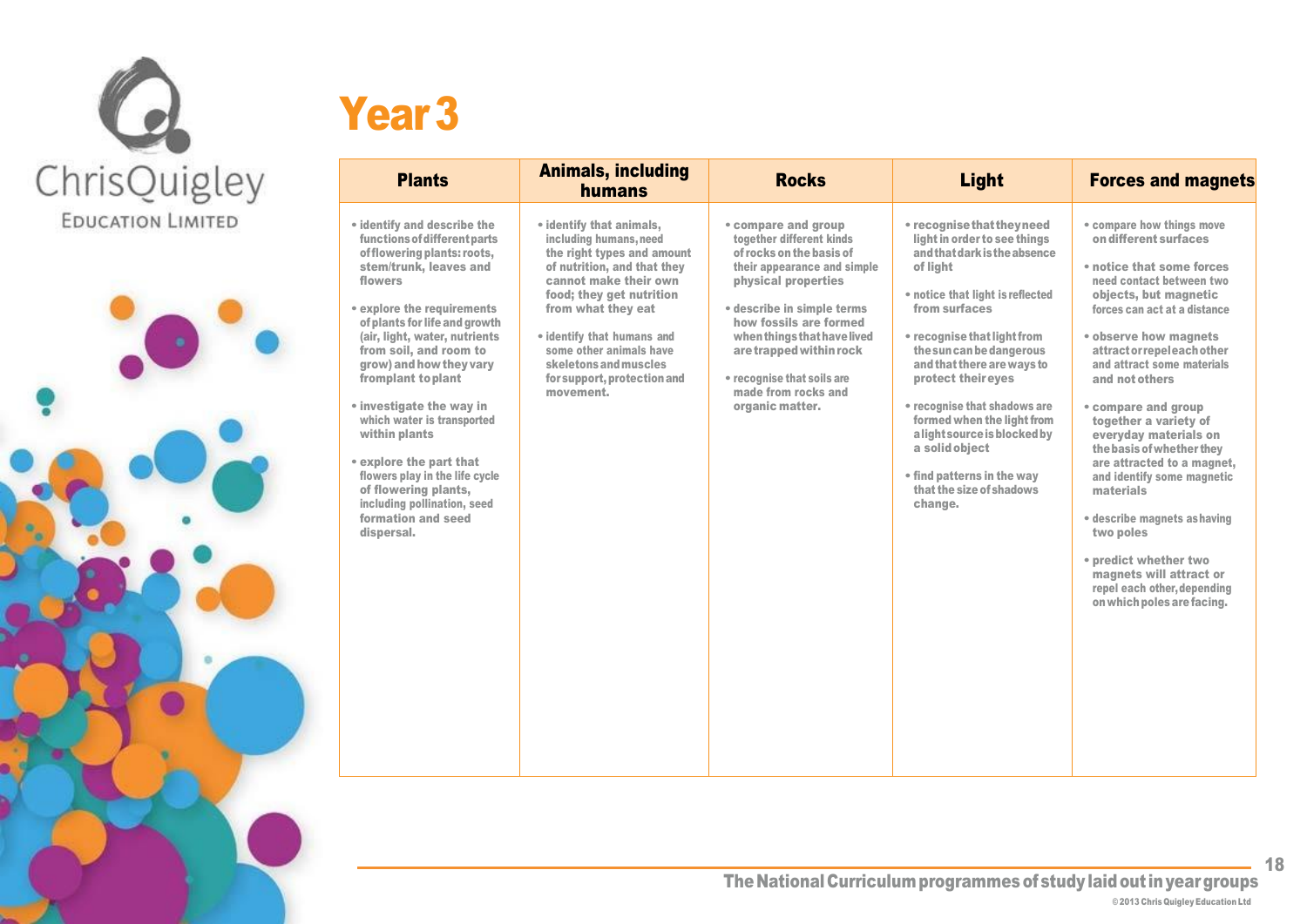



| Animals,<br>including humans                                                                                                                                                                                                                                                                   | <b>All living things and</b><br>their habitats                                                                                                                                                                                                                                                                                                 | <b>States of matter</b>                                                                                                                                                                                                                                                                                                                                                                                                                      | <b>Sound</b>                                                                                                                                                                                                                                                                                                                                                                                                                                                                              | <b>Electricity</b>                                                                                                                                                                                                                                                                                                                                                                                                                                                                                                                                                                                                                                          |
|------------------------------------------------------------------------------------------------------------------------------------------------------------------------------------------------------------------------------------------------------------------------------------------------|------------------------------------------------------------------------------------------------------------------------------------------------------------------------------------------------------------------------------------------------------------------------------------------------------------------------------------------------|----------------------------------------------------------------------------------------------------------------------------------------------------------------------------------------------------------------------------------------------------------------------------------------------------------------------------------------------------------------------------------------------------------------------------------------------|-------------------------------------------------------------------------------------------------------------------------------------------------------------------------------------------------------------------------------------------------------------------------------------------------------------------------------------------------------------------------------------------------------------------------------------------------------------------------------------------|-------------------------------------------------------------------------------------------------------------------------------------------------------------------------------------------------------------------------------------------------------------------------------------------------------------------------------------------------------------------------------------------------------------------------------------------------------------------------------------------------------------------------------------------------------------------------------------------------------------------------------------------------------------|
| • describe the simple<br>functions of the basic parts<br>of the digestive system in<br>humans<br>• identify the different types<br>of teeth in humans and<br>their simple functions<br>• construct and interpret<br>a variety of food chains,<br>identifying producers,<br>predators and prey. | • recognise that living things can<br>be grouped in a variety of<br>ways<br>• explore and use classification<br>keys to help group, identify<br>and name a variety of living<br>things in their local and wider<br>environment<br>• recognise that environments<br>can change and that this can<br>sometimes pose dangers to<br>living things. | • compare and group materials<br>together, according to whether<br>they are solids, liquids or gases<br>• observe that some materials<br>change state when they are<br>heated or cooled, and measure<br>or research the temperature<br>at which this happens in<br>degrees Celsius (°C)<br>• identify the part played by<br>evaporation and condensation<br>in the water cycle and<br>associate the rate of<br>evaporation with temperature. | • identify how sounds are made,<br>associating some of them with<br>something vibrating<br>• recognise that vibrations from<br>sounds travel through a<br>medium to the ear<br>• find patterns between the<br>pitch of a sound and features<br>of the object that produced it<br>• find patterns between the<br>volume of a sound and the<br>strength of the vibrations that<br>produced it<br>• recognise that sounds get<br>fainter as the distance from<br>the sound source increases. | • identify common appliances<br>that run on electricity<br>• construct a simple series<br>electrical circuit, identifying<br>and naming its basic parts,<br>including cells, wires, bulbs,<br>switches and buzzers<br>• identify whether or not<br>a lamp will light in a simple<br>series circuit, based on<br>whether or not the lamp is<br>part of a complete loop with<br>a battery<br>• recognise that a switch<br>opens and closes a circuit<br>and associate this with<br>whether or not a lamp lights<br>in a simple series circuit<br>• recognise some common<br>conductors and insulators,<br>and associate metals with<br>being good conductors. |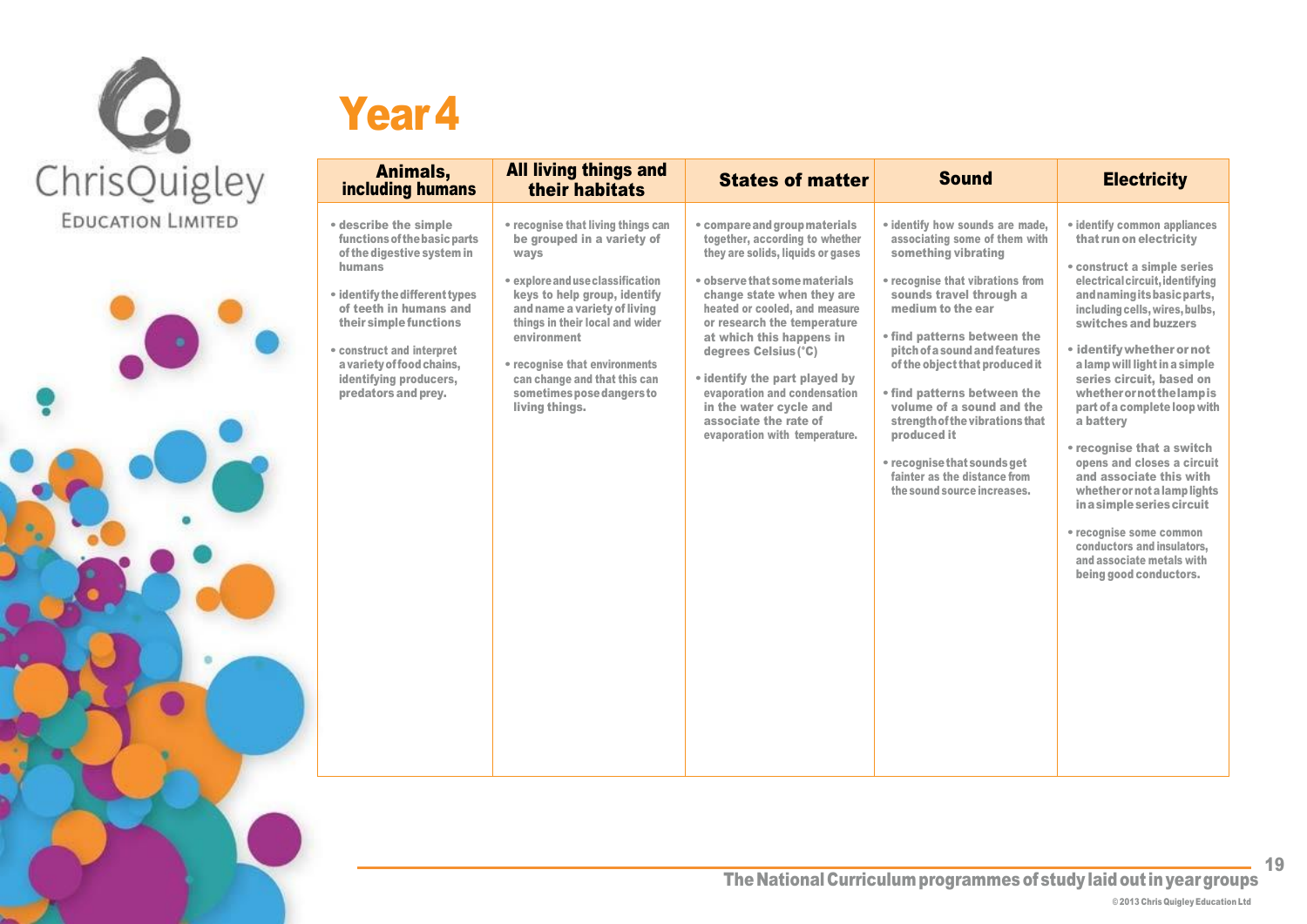



### Year<sub>5</sub>

| <b>Animals, including</b><br>humans                     | <b>All living things and</b><br>their habitats                                                                                                                                       | <b>Properties and</b><br>changes of materials                                                                                                                                                                                                                                                                                                                                                                                                                                                                                                                                                                                                                                                                                                                                                                                                                                                                                                                                                                                                              | <b>Forces</b>                                                                                                                                                                                                                                                                                                                                                                                                       | <b>Earth and Space</b>                                                                                                                                                                                                                                                                                                                                                                        |
|---------------------------------------------------------|--------------------------------------------------------------------------------------------------------------------------------------------------------------------------------------|------------------------------------------------------------------------------------------------------------------------------------------------------------------------------------------------------------------------------------------------------------------------------------------------------------------------------------------------------------------------------------------------------------------------------------------------------------------------------------------------------------------------------------------------------------------------------------------------------------------------------------------------------------------------------------------------------------------------------------------------------------------------------------------------------------------------------------------------------------------------------------------------------------------------------------------------------------------------------------------------------------------------------------------------------------|---------------------------------------------------------------------------------------------------------------------------------------------------------------------------------------------------------------------------------------------------------------------------------------------------------------------------------------------------------------------------------------------------------------------|-----------------------------------------------------------------------------------------------------------------------------------------------------------------------------------------------------------------------------------------------------------------------------------------------------------------------------------------------------------------------------------------------|
| • describe the changes as<br>humans develop to old age. | • describe the differences in<br>the life cycles of a mammal, an<br>amphibian, an insect and a bird<br>• describe the life process of<br>reproduction in some plants<br>and animals. | • compare and group<br>together everyday<br>materials on the basis of<br>their properties, including<br>their hardness, solubility,<br>transparency, conductivity<br>(electrical and thermal),<br>and response to magnets<br>• know that some materials<br>will dissolve in liquid to form<br>a solution, and describe<br>how to recover a substance<br>from a solution<br>• use knowledge of solids,<br>liquids and gases to<br>decide how mixtures might<br>be separated, including<br>through filtering, sieving<br>and evaporating<br>• give reasons, based on<br>evidence from comparative<br>and fair tests, for the<br>particular uses of everyday<br>materials, including metals,<br>wood and plastic<br>• demonstrate that<br>dissolving, mixing and<br>changes of state are<br>reversible changes<br>• explain that some changes<br>result in the formation of<br>new materials, and that this<br>kind of change is not usually<br>reversible, including<br>changes associated with<br>burning and the action of<br>acid on bicarbonate of soda. | • explain that unsupported<br>objects fall towards the<br>Earth because of the force<br>of gravity acting between<br>the Earth and the falling<br>object<br>• identify the effects of air<br>resistance, water resistance<br>and friction, that act<br>between moving surfaces<br>• recognise that some<br>mechanisms, including<br>levers, pulleys and gears<br>allow a smaller force to<br>have a greater effect. | • describe the movement of<br>the Earth, and other<br>planets, relative to the Sun<br>in the solar system<br>• describe themovement<br>of the Moon relative to the<br>Earth<br>• describe the Sun, Earth<br>and Moon as approximately<br>spherical bodies<br>• use the idea of the Earth's<br>rotation to explain day<br>and night and the apparent<br>movement of the sun<br>across the sky. |